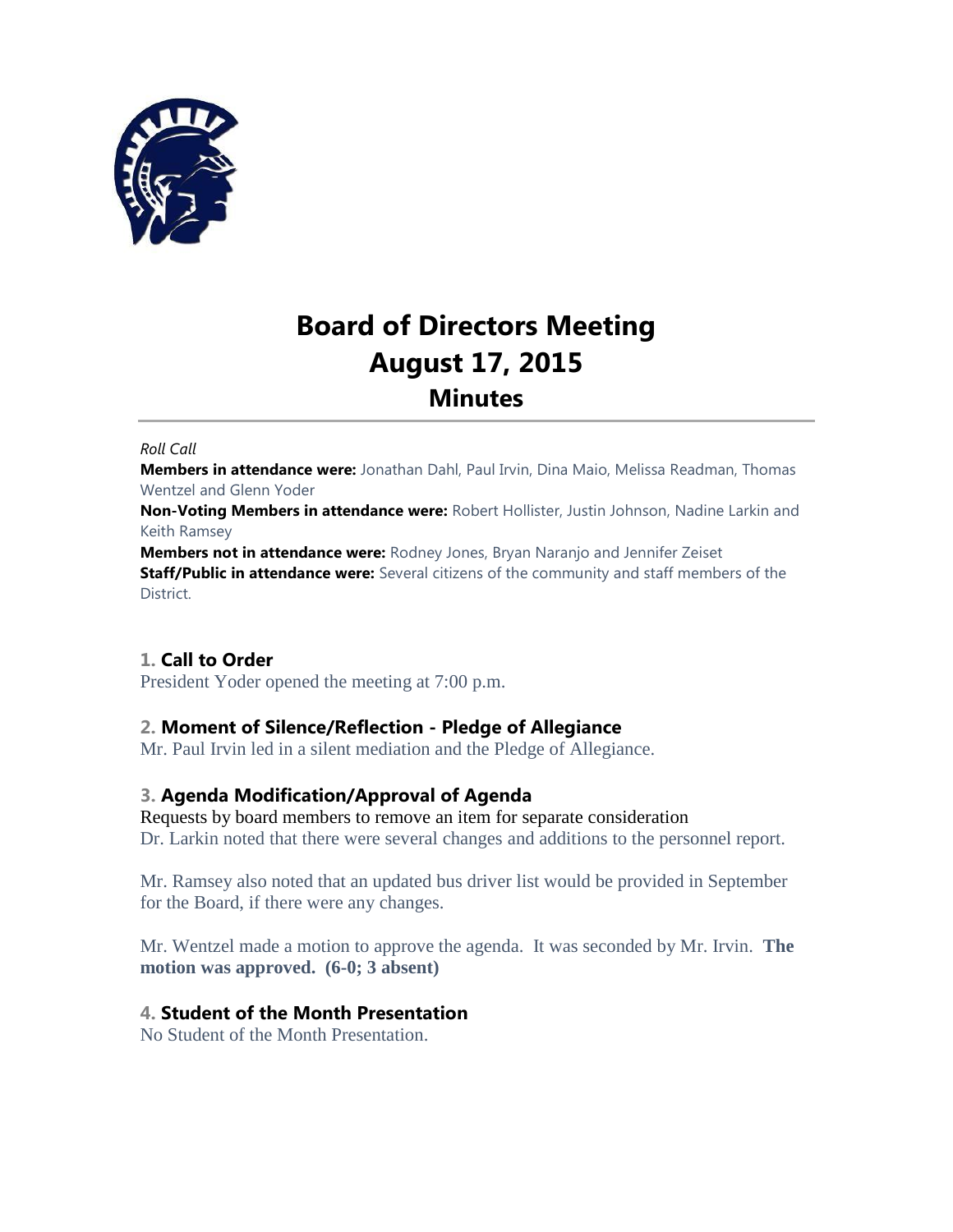# **5. Citizens' Comments**

At this time we will invite public comment on any topic that is within the Board's jurisdiction. Please also note that the public is invited to attend our Committee Meetings where much of the discussion and deliberation of agenda topics is conducted. (Committee Meetings are held in the Community Hall at the Garden Spot Complex at 7 p.m. on the second Monday of the month.)

#### Aaron Hoffman, New Holland

Mr. Hoffman commented on how much he appreciated the Board and the work that they were doing on behalf of education in New Holland. Mr. Hoffman said a prayer.

# **6. Special Presentation**

No Special Presentation

# **7. Consent Agenda**

Mr. Sanger presented the Board with information about the new incoming Agriculture Teacher, Ashley Tressler, listed on the personnel report for approval.

Mr. Irvin made a motion to approve the consent agenda. It was seconded by Mr. Dahl. **The motion was approved. (6-0; 3 absent)**

Items listed under the *Consent Agenda* section of our Board Meeting Agenda are considered to be routine and are acted on by the Board in one motion. There is no Board discussion of these items individually prior to the Board vote unless a member of the Board requests that a specific item be removed from the Consent Agenda. Requests to remove an item from the Consent Agenda will be accepted at agenda section 3. Agenda Modification/Approval of Agenda. (Requests to remove an item for separate consideration*).* Items Removed from the Consent Agenda will be moved to agenda section "Action Items."

- **7.1** Approval of Minutes
- **7.2** Treasurer's Report
- **7.3** Bills Paid
- **7.4** Cafeteria Fund Treasurer's Report
- **7.5** Investments
- **7.6** Student Activity Account
- **7.7** Personnel Report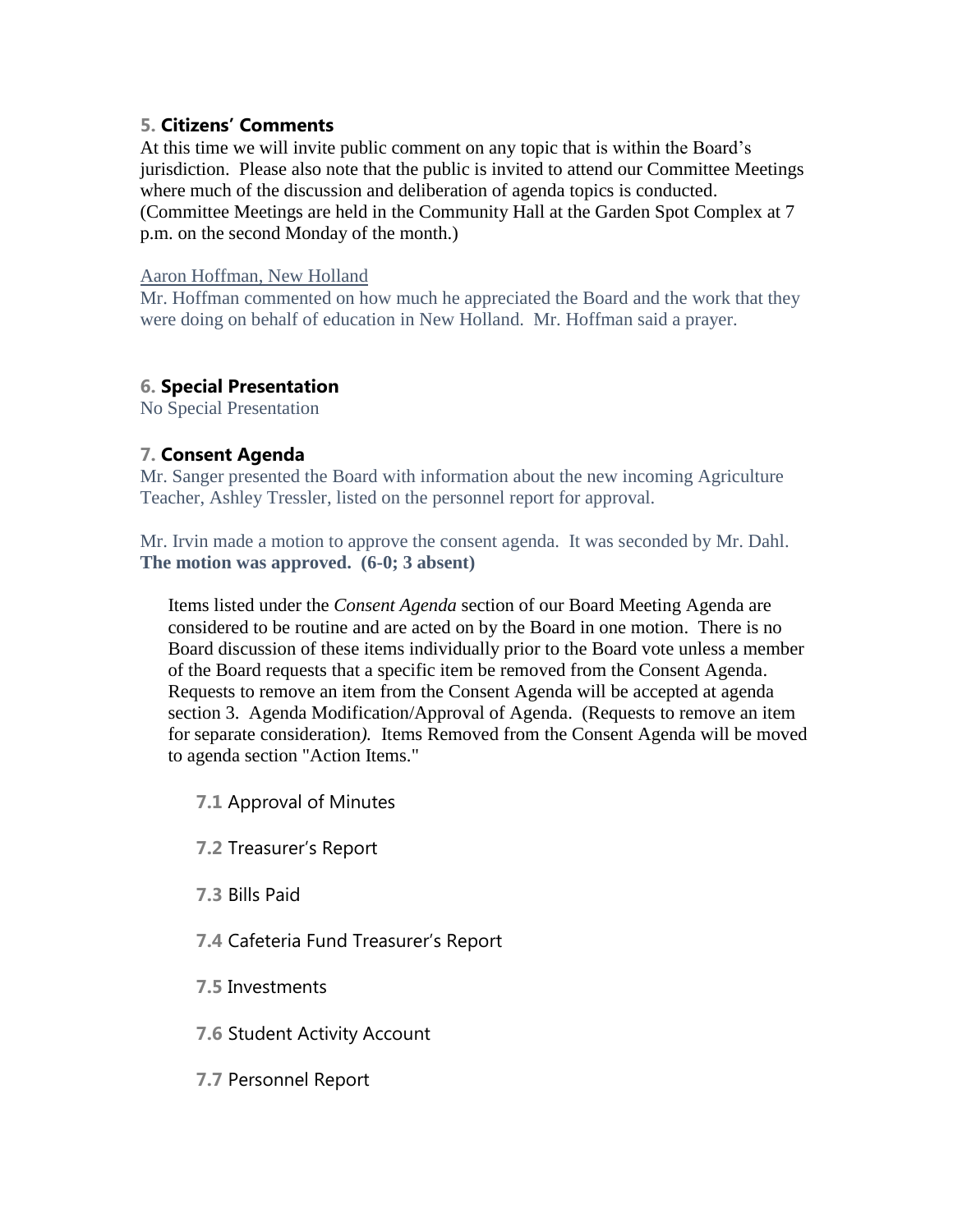- **7.8** Approve Budgetary Transfers
- **7.9** Authorize the Chief of Finance and Operations to sign the Non Public Transportation Contracts for 2015-16

The cost per student increases by the increase in the transportation formula, which for 2015-16 is .8%. The total cost may vary depending on number of students transported.

**7.10** Approval of Bus Drivers (Public and Nonpublic) and Bus Assistants for the 2015-16 School Year

Each year we are required to approve the listing of all contracted transportation drivers and bus assistants. A listing will be provided at the Board Meeting.

**7.11** Approval to Renew the Agreement with Jani-King of Philadelphia, Inc. and to Authorize the Chief of Finance & Operations to Sign the Agreement The cost remains fixed for the first 3 years of the agreement and a 2% increase in years 4 and 5.

**7.12** Approve New High School Courses for the 2015-2016 School Year. *New high school courses for the 2105-2016 school year. All courses are aligned with PA Core Standards and developed by the content teachers.* 

*Course syllabus, units and outlines available under Program Information Items - July 2015 Board Meeting.*

# **Principles of Science**

- This first year science course will serve as a foundation for ninth grade students to understand the nature of scientific thinking. Students will explore fundamental principles in physics, chemistry and biology that exist in the world that surrounds them. Topics will include the basics of measurement, matter, atomic, interactions, energy, and ecology. These topics will be introduced to students through hands-on activities and scientific questioning, as well as data collection and analysis to develop scientific models that will deepen understanding of science concepts. This course will prepare students for the rigorous Science, Technology, Engineering, and mathematics (STEM) curricula they will face in the future.
	- o Resources used throughout the course online content (see course below for websites), and labs

# **STEM 9**

 The STEM 9 course will focus on the application of engineering, science, math, and technology skills to solve complex, open-ended problems in a real-world content. Students will focus on the process of defining and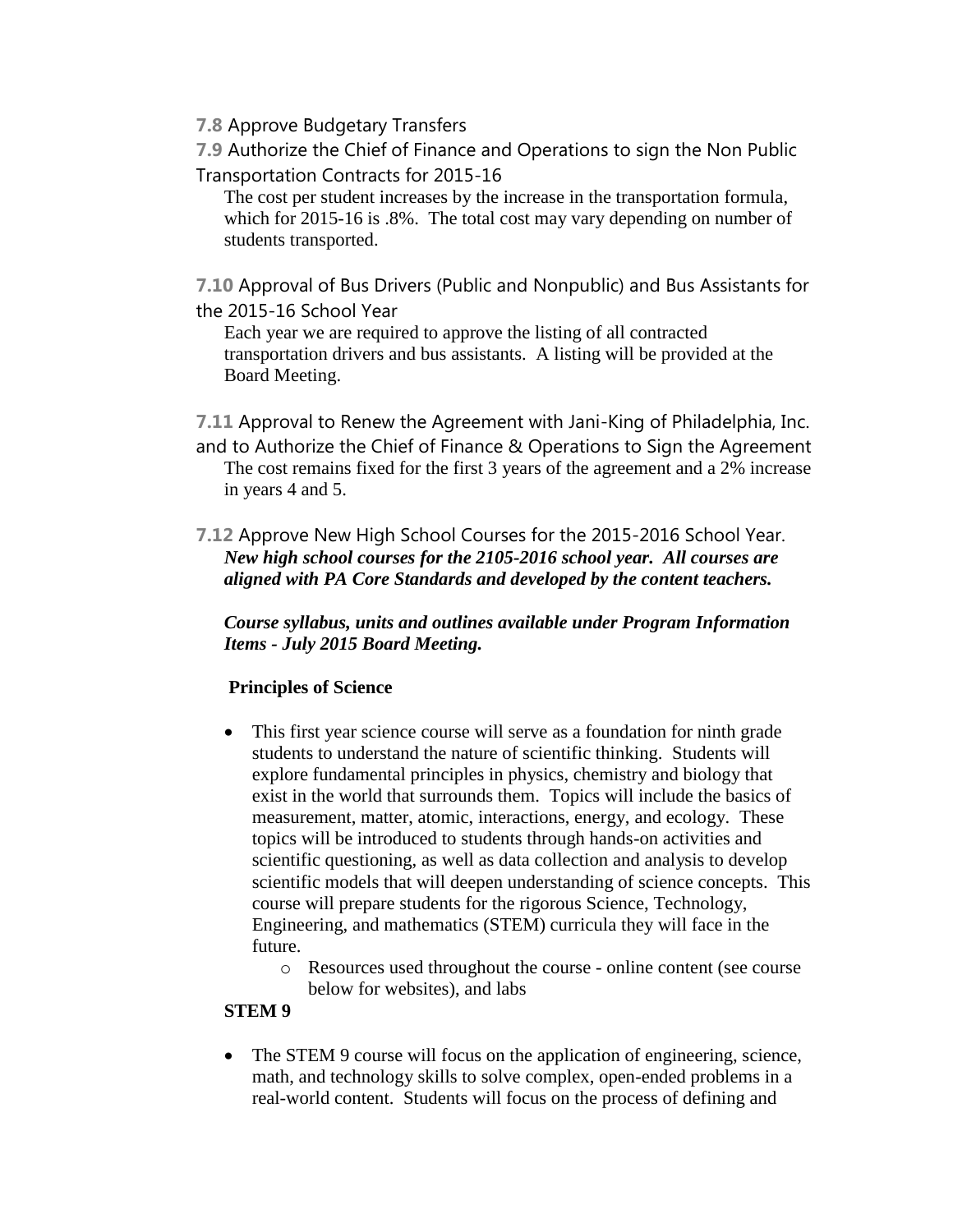solving a problem both individually as well as in small teams. Real world problems will be posed and students will have the opportunity to formulate a solution, design their product, and analyze their designs using math and science principles. Students will develop a global appreciation for alternative energy solutions and better understand how energy consumption affects the environment and economy.

o See attached resources in Resource List for STEM 9 below

# **Leadership**

- This course will cover a range of leadership topics from personal leadership to group leadership to group communication skills. This course is designed to help students develop their personal leadership skills and learn how to apply those skills when working in a group setting. Students will also learn how to communicate effectively in a group setting. Handson activities in the various Agriculture Department shops and labs will enhance classroom lessons. All students are required to join and encouraged to actively participate in the Grassland FFA Chapter. All students will also have a Supervised Agricultural Experience (SAE) project that they will work on throughout the semester.
	- o Texts
		- *7 Habits of Highly Effective Teenagers,* by Steven Covey
		- *Fish!* by Stephen Lundin, Harry Paul, and John Christensen
		- *Strengths Based Leadership: Great Leaders, Teams and Why People Follow*? by Tom Rath and Barry Conchie

#### **Animal Science**

- This course will cover a range of animal science topics. These topics will include small animals, animal nutrition, poultry science, animals in society, animal breeding and environmental impacts of animals. Information in this course will be helpful to those wishing to take the veterinary science course or those who are wishing to enter into a career that involves animals. Hands-on activities in the various Agriculture Department shops and labs will enhance classroom lessons. All students are required to join and encourages to actively participate in the Grassland FFA Chapter. All students will also have a Supervised Agricultural Experience (SAE) project that they will work on throughout the semester.
	- o Texts
		- *Animal Science: Biology and Technology,* by Robert Mikesell and MeeCee Baker
		- *The Science of Animal Agriculture,* by Ray Herren
		- *Modern Livestock and Poultry Production,* by James Gillespie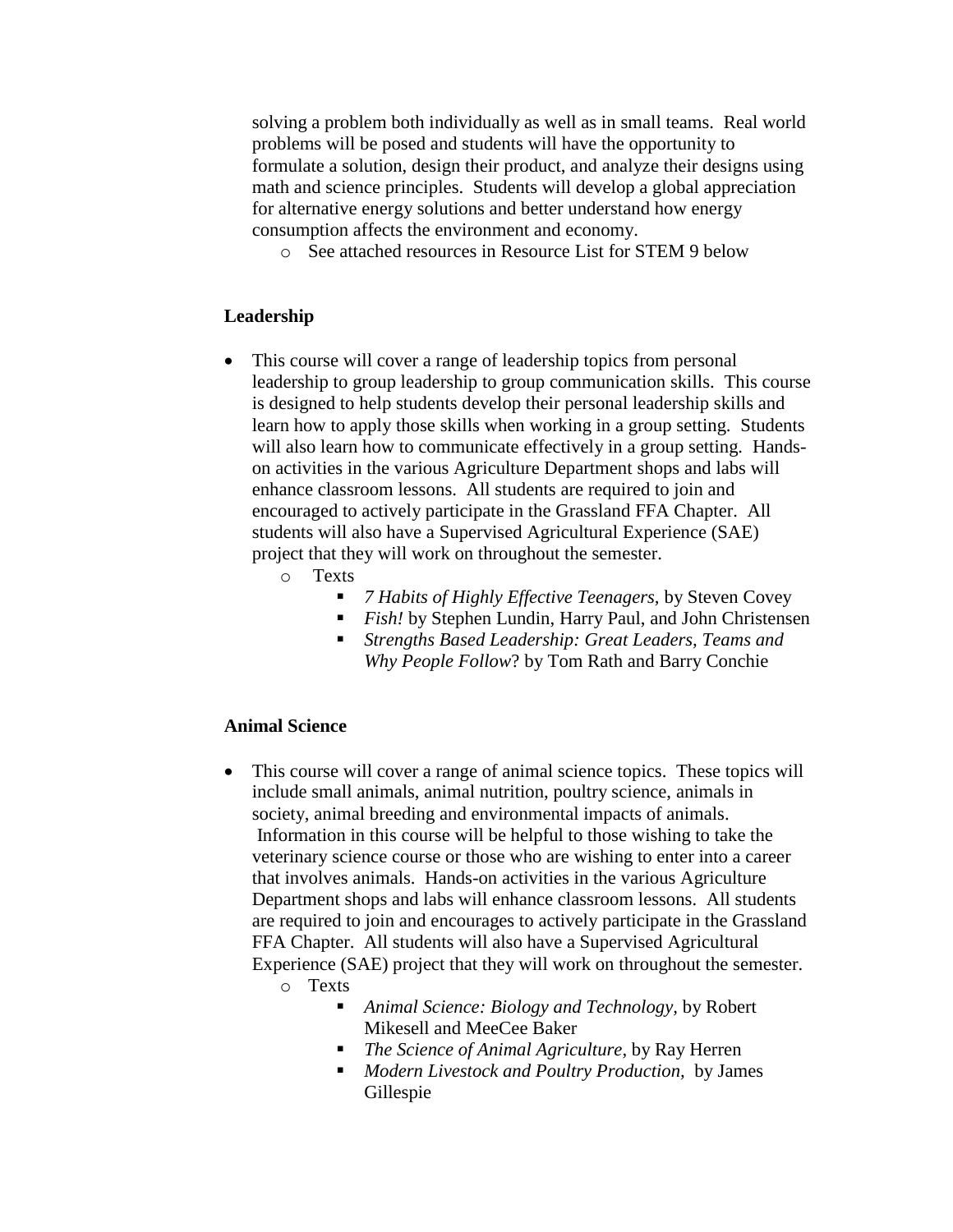# **AP Environmental Science**

- The goal of the AP Environmental Science course is to provide students with the scientific principles, concepts, and methodologies required to understand the interrelationships of the natural world, to identify and analyze environmental problems both natural and human-made, to evaluate the relative risks associated with these problems, and to examine alternative solutions for resolving or preventing them. Environmental science is interdisciplinary; it embraces a wide variety of topics from different areas of study. Yet there are several major unifying constructs, or themes, that cut across the many topics included in the study of environmental science.
	- o Texts
		- *Environmental Science for AP,* by Friedland and Relyea
		- *A Sand County Almanac*, by Aldo Leopold
		- *Our Ecological Footprint,* by Wackernagel and Rees
	- o Resources
		- Science Lab Notebook, from Lab Aids

**7.13** Approve New Texts for Two Agriculture Courses at the High School for the 2015-2016 School Year.

*Two new texts are being requested for two existing Agricultural courses, Ag Science 2 and Horticulture for the 2105-2016 school year. A sample unit for each course is attached to this section below to show where the text weaves into the curriculum.*

# **Ag Science 2 Course**

• Text

o *The Man Who Fed the World,* by Leon Hesser **Horticulture Course**

 Text o *Flower Confidential,* by Amy Stewart

# **8. Action Items**

**8.1** Items Removed from Consent Agenda for Separate Consideration

# **9. Reports**

**9.1** Lancaster County Tax Collection Bureau No Meeting this month.

Next meeting is September 16, 2015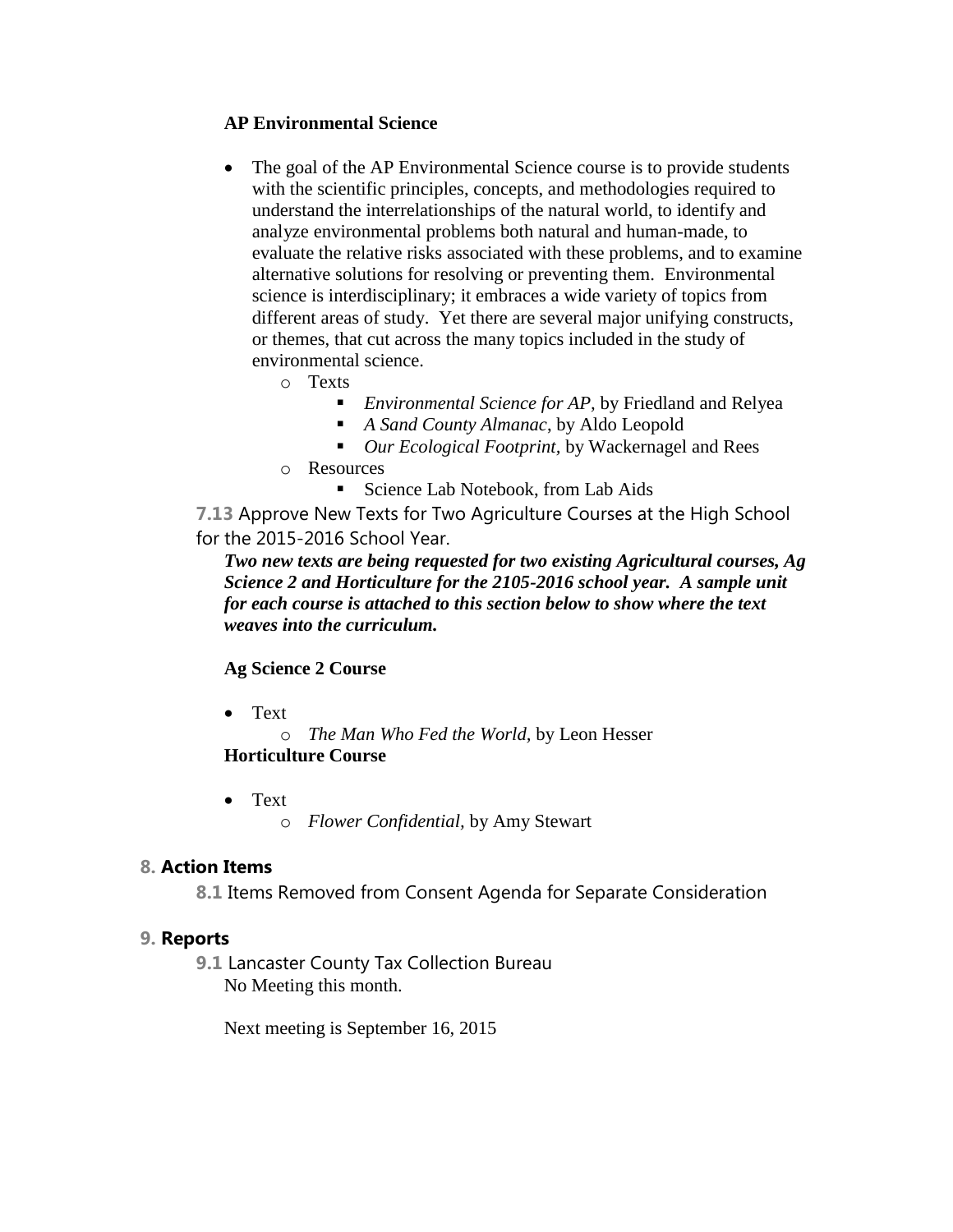Mr. Ramsey informed the Board that there had been no meeting for the Lancaster County Tax Collection Bureau. The next meeting would take place on September 16, 2015.

#### **9.2** Lancaster-Lebanon IU 13

Mr. Irvin reported the Lancaster-Lebanon Board met at the Lebanon office on August 12, 2015.

He reported that there was a new IU board member from Lampeter-Strasburg. He also reported several highlights from the meeting: The board approved \$17,278,896.14 in disbursements. He noted that if the governor and legislature of Pennsylvania do not pass a budget in the near future, then the IU13 would be looking to obtain a loan from the bank to cover expenses when their state funds were depleted. Mr. Irvin also reported that the board approved service contracts for Business Services Early Childhood and Special Education Services, Instructional Services, and Human Resource Services. There were twenty-three (23) resignations, three (3) retirements, one (1) termination, fifty-eight (58) new hires, forty-two (42) changes in position or salaries and three (3) leave of absences. The board also elected the 2015 PSBA Officers.

Mr. Irvin noted that Mr. Leon Moll was elected as the IU13 voting delegate to the 2015 PSBA Delegate Assembly. He commented that the Board would be receiving a recommendation from Mr. Moll and other local PSBA representatives for the upcoming PSBA officer elections for this year.

#### **9.3** Lancaster CTC

Mrs. Readman reported that there was no meeting for the month of July. She did note that at the June meeting it was reported that enrollment was very full for the upcoming year.

#### **9.4** Legislative

Mr. Wentzel reported that the stalemate regarding the state budget was continuing. He commented that there was a hint of compromise with the possibility of the Governor changing his stance regarding pension reform, however he was still being adamant about the increase of \$400 million for basic education. He noted that there may not be a passed budget until November or December.

He also presented the board with an article from the Reading Eagle by Karen Shuey regarding property tax rates across the country. He noted that it was mentioned that Pennsylvania was rated 13<sup>th</sup> worse in the county.

Mr. Wentzel also reported on the status of the State Attorney General, noting that Governor and both parties were calling her to either resign or take a leave of absence.